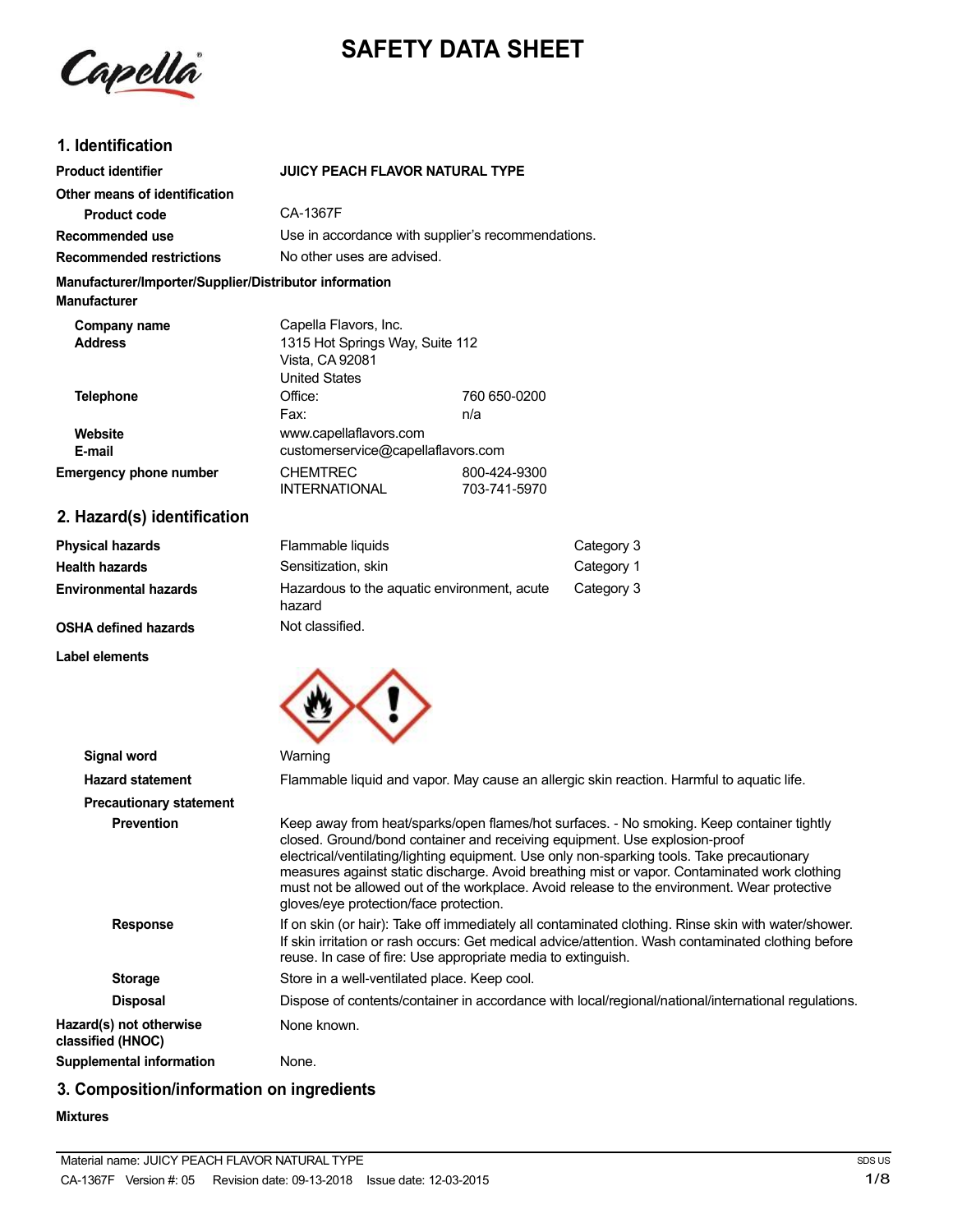| <b>Chemical name</b>                      | Common name and synonyms | <b>CAS number</b> | $\%$       |
|-------------------------------------------|--------------------------|-------------------|------------|
| PROPYLENE GLYCOL<br>NFI                   | <b>NOM</b>               | $57 - 55 - 6$     | $90 - 100$ |
| ETHYL BUTYRATE, NAT<br><b>NOP</b>         | #1037                    | 105-54-4          | $1 - 3$    |
| HEXENOL, CIS-3 NAT<br>#1001<br><b>NOP</b> |                          | 928-96-1          | $1 - 3$    |
| HEXYL ACETATE, NAT<br>#1021<br><b>NOP</b> |                          | 142-92-7          | $1 - 3$    |
| ISOAMYL ACETATE NAT #1006<br><b>NOP</b>   |                          | 123-92-2          | $1 - 3$    |
| <b>GERANIOL, NAT</b><br>#1010             | <b>NOP</b>               | 106-24-1          | ${}_{0.3}$ |
| Other components helow reportable levels  |                          |                   | $3 - 5$    |

Other components below reportable levels

\*Designates that a specific chemical identity and/or percentage of composition has been withheld as a trade secret.

#### **4. First-aid measures**

| <b>Inhalation</b>                                                            | Move to fresh air. Call a physician if symptoms develop or persist.                                                                                                                                                                                                                                                  |
|------------------------------------------------------------------------------|----------------------------------------------------------------------------------------------------------------------------------------------------------------------------------------------------------------------------------------------------------------------------------------------------------------------|
| <b>Skin contact</b>                                                          | Remove contaminated clothing immediately and wash skin with soap and water. In case of<br>eczema or other skin disorders: Seek medical attention and take along these instructions.                                                                                                                                  |
| Eye contact                                                                  | Immediately flush eyes with plenty of water for at least 15 minutes. Remove contact lenses, if<br>present and easy to do. Get medical attention if irritation develops and persists.                                                                                                                                 |
| Ingestion                                                                    | Rinse mouth. Get medical attention if symptoms occur.                                                                                                                                                                                                                                                                |
| <b>Most important</b><br>symptoms/effects, acute and<br>delayed              | Direct contact with eyes may cause temporary irritation. May cause an allergic skin reaction.<br>Dermatitis, Rash.                                                                                                                                                                                                   |
| Indication of immediate<br>medical attention and special<br>treatment needed | Provide general supportive measures and treat symptomatically. Thermal burns: Flush with water<br>immediately. While flushing, remove clothes which do not adhere to affected area. Call an<br>ambulance. Continue flushing during transport to hospital. Keep victim under observation.<br>Symptoms may be delayed. |
| <b>General information</b>                                                   | Take off all contaminated clothing immediately. Ensure that medical personnel are aware of the<br>material(s) involved, and take precautions to protect themselves. Wash contaminated clothing<br>before reuse.                                                                                                      |
| 5. Fire-fighting measures                                                    |                                                                                                                                                                                                                                                                                                                      |
| Suitable extinguishing media                                                 | Water fog. Alcohol resistant foam. Dry chemical powder. Carbon dioxide (CO2).                                                                                                                                                                                                                                        |
| Unsuitable extinguishing<br>media                                            | Do not use water jet as an extinguisher, as this will spread the fire.                                                                                                                                                                                                                                               |
| Specific hazards arising from<br>the chemical                                | Vapors may form explosive mixtures with air. Vapors may travel considerable distance to a source<br>of ignition and flash back. During fire, gases hazardous to health may be formed.                                                                                                                                |
| Special protective equipment<br>and precautions for firefighters             | Self-contained breathing apparatus and full protective clothing must be worn in case of fire.                                                                                                                                                                                                                        |
| <b>Fire fighting</b><br>equipment/instructions                               | In case of fire and/or explosion do not breathe fumes. Move containers from fire area if you can do<br>so without risk.                                                                                                                                                                                              |
| <b>Specific methods</b>                                                      | Use standard firefighting procedures and consider the hazards of other involved materials.                                                                                                                                                                                                                           |
| <b>General fire hazards</b>                                                  | Flammable liquid and vapor.                                                                                                                                                                                                                                                                                          |
|                                                                              |                                                                                                                                                                                                                                                                                                                      |

#### **6. Accidental release measures**

**Personal precautions, protective equipment and emergency procedures**

Keep unnecessary personnel away. Keep people away from and upwind of spill/leak. Eliminate all ignition sources (no smoking, flares, sparks, or flames in immediate area). Wear appropriate protective equipment and clothing during clean-up. Avoid breathing mist or vapor. Do not touch damaged containers or spilled material unless wearing appropriate protective clothing. Ventilate closed spaces before entering them. Local authorities should be advised if significant spillages cannot be contained. For personal protection, see section 8 of the SDS.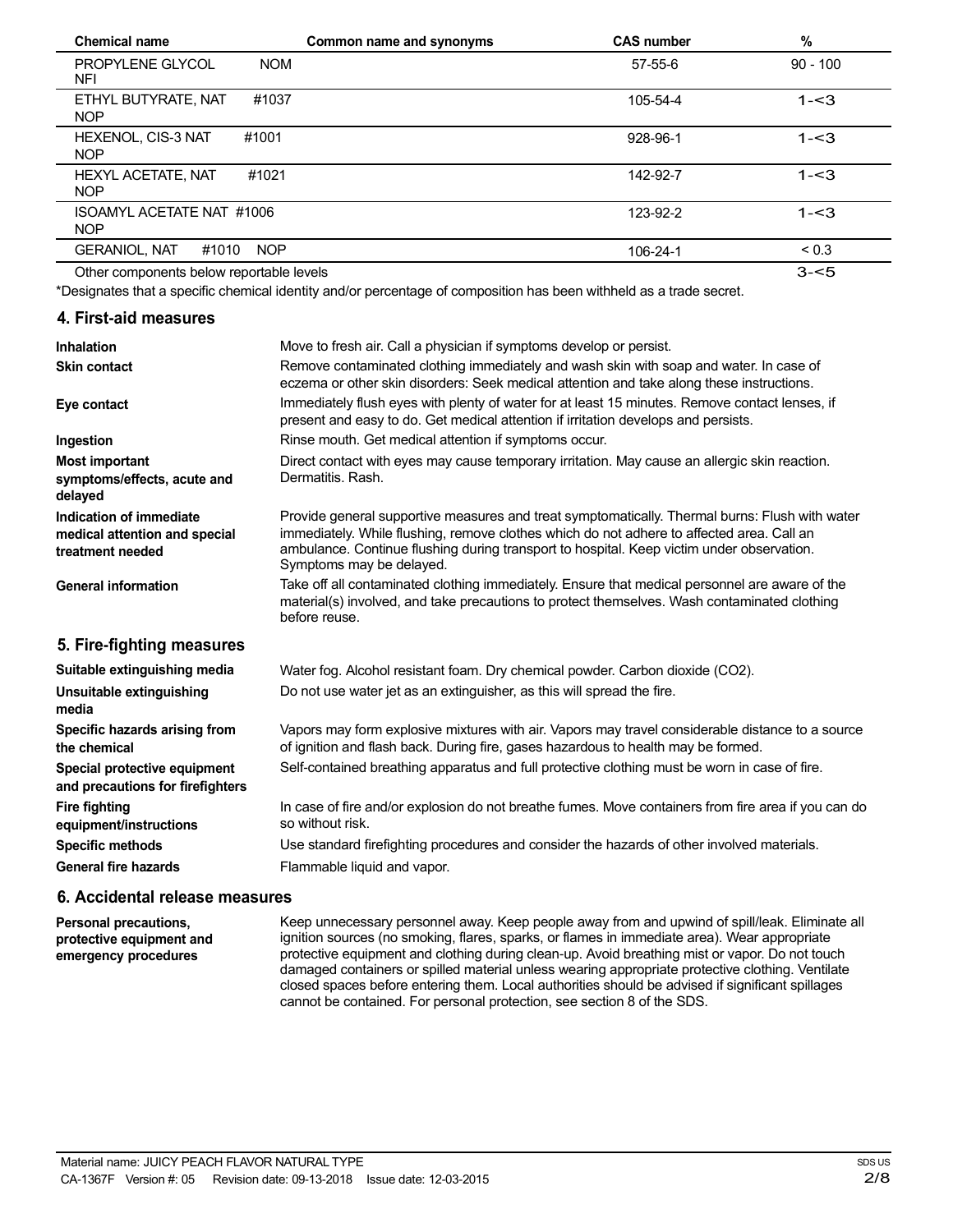| <b>Methods and materials for</b><br>containment and cleaning up | Use water spray to reduce vapors or divert vapor cloud drift. Eliminate all ignition sources (no<br>smoking, flares, sparks, or flames in immediate area). Keep combustibles (wood, paper, oil, etc.)<br>away from spilled material. Take precautionary measures against static discharge. Use only<br>non-sparking tools. Prevent product from entering drains.                                                                                                                                                                                                                                                                                 |
|-----------------------------------------------------------------|--------------------------------------------------------------------------------------------------------------------------------------------------------------------------------------------------------------------------------------------------------------------------------------------------------------------------------------------------------------------------------------------------------------------------------------------------------------------------------------------------------------------------------------------------------------------------------------------------------------------------------------------------|
|                                                                 | Large Spills: Stop the flow of material, if this is without risk. Dike the spilled material, where this is<br>possible. Use a non-combustible material like vermiculite, sand or earth to soak up the product<br>and place into a container for later disposal. Following product recovery, flush area with water.                                                                                                                                                                                                                                                                                                                               |
|                                                                 | Small Spills: Absorb with earth, sand or other non-combustible material and transfer to containers<br>for later disposal. Wipe up with absorbent material (e.g. cloth, fleece). Clean surface thoroughly to<br>remove residual contamination.                                                                                                                                                                                                                                                                                                                                                                                                    |
|                                                                 | Never return spills to original containers for re-use. For waste disposal, see section 13 of the SDS.                                                                                                                                                                                                                                                                                                                                                                                                                                                                                                                                            |
| <b>Environmental precautions</b>                                | Avoid release to the environment. Inform appropriate managerial or supervisory personnel of all<br>environmental releases. Prevent further leakage or spillage if safe to do so. Avoid discharge into<br>drains, water courses or onto the ground.                                                                                                                                                                                                                                                                                                                                                                                               |
| 7. Handling and storage                                         |                                                                                                                                                                                                                                                                                                                                                                                                                                                                                                                                                                                                                                                  |
| Precautions for safe handling                                   | Do not handle, store or open near an open flame, sources of heat or sources of ignition. Protect<br>material from direct sunlight. When using do not smoke. Explosion-proof general and local exhaust<br>ventilation. Take precautionary measures against static discharges. All equipment used when<br>handling the product must be grounded. Use non-sparking tools and explosion-proof equipment.<br>Avoid breathing mist or vapor. Avoid contact with eyes, skin, and clothing. Avoid prolonged<br>exposure. Wear appropriate personal protective equipment. Avoid release to the environment.<br>Observe good industrial hygiene practices. |
| Conditions for safe storage,<br>including any incompatibilities | Keep away from heat, sparks and open flame. Prevent electrostatic charge build-up by using<br>common bonding and grounding techniques. Store in a cool, dry place out of direct sunlight. Store<br>in original tightly closed container. Store in a well-ventilated place. Keep in an area equipped with<br>sprinklers. Store away from incompatible materials (see Section 10 of the SDS).                                                                                                                                                                                                                                                      |

### **8. Exposure controls/personal protection**

#### **Occupational exposure limits**

The following constituents are the only constituents of the product which have a PEL, TLV or other recommended exposure limit. At this time, the other constituents have no known exposure limits.

#### **US. OSHA Table Z-1 Limits for Air Contaminants (29 CFR 1910.1000)**

| <b>Components</b>                                           | <b>Type</b>                                                | Value        |          |  |
|-------------------------------------------------------------|------------------------------------------------------------|--------------|----------|--|
| <b>ISOAMYL ACETATE NAT</b><br>#1006 NOP (CAS                | <b>PEL</b>                                                 | 525 mg/m3    |          |  |
| $123 - 92 - 2)$                                             |                                                            | 100 ppm      |          |  |
| <b>US. ACGIH Threshold Limit Values</b>                     |                                                            |              |          |  |
| <b>Components</b>                                           | Type                                                       | Value        |          |  |
| <b>ISOAMYL ACETATE NAT</b><br>#1006 NOP (CAS<br>$123-92-2)$ | <b>STEL</b>                                                | $100$ ppm    |          |  |
|                                                             | <b>TWA</b>                                                 | 50 ppm       |          |  |
| US. NIOSH: Pocket Guide to Chemical Hazards                 |                                                            |              |          |  |
| <b>Components</b>                                           | Type                                                       | <b>Value</b> |          |  |
| <b>ISOAMYL ACETATE NAT</b><br>#1006 NOP (CAS<br>$123-92-2)$ | <b>TWA</b>                                                 | 525 mg/m3    |          |  |
|                                                             |                                                            | $100$ ppm    |          |  |
| US. Workplace Environmental Exposure Level (WEEL) Guides    |                                                            |              |          |  |
| <b>Components</b>                                           | Type                                                       | Value        | Form     |  |
| PROPYLENE GLYCOL<br>NOM NFI (CAS 57-55-6)                   | <b>TWA</b>                                                 | 10 mg/m $3$  | Aerosol. |  |
| <b>Biological limit values</b>                              | No biological exposure limits noted for the ingredient(s). |              |          |  |

No biological exposure limits noted for the ingredient(s).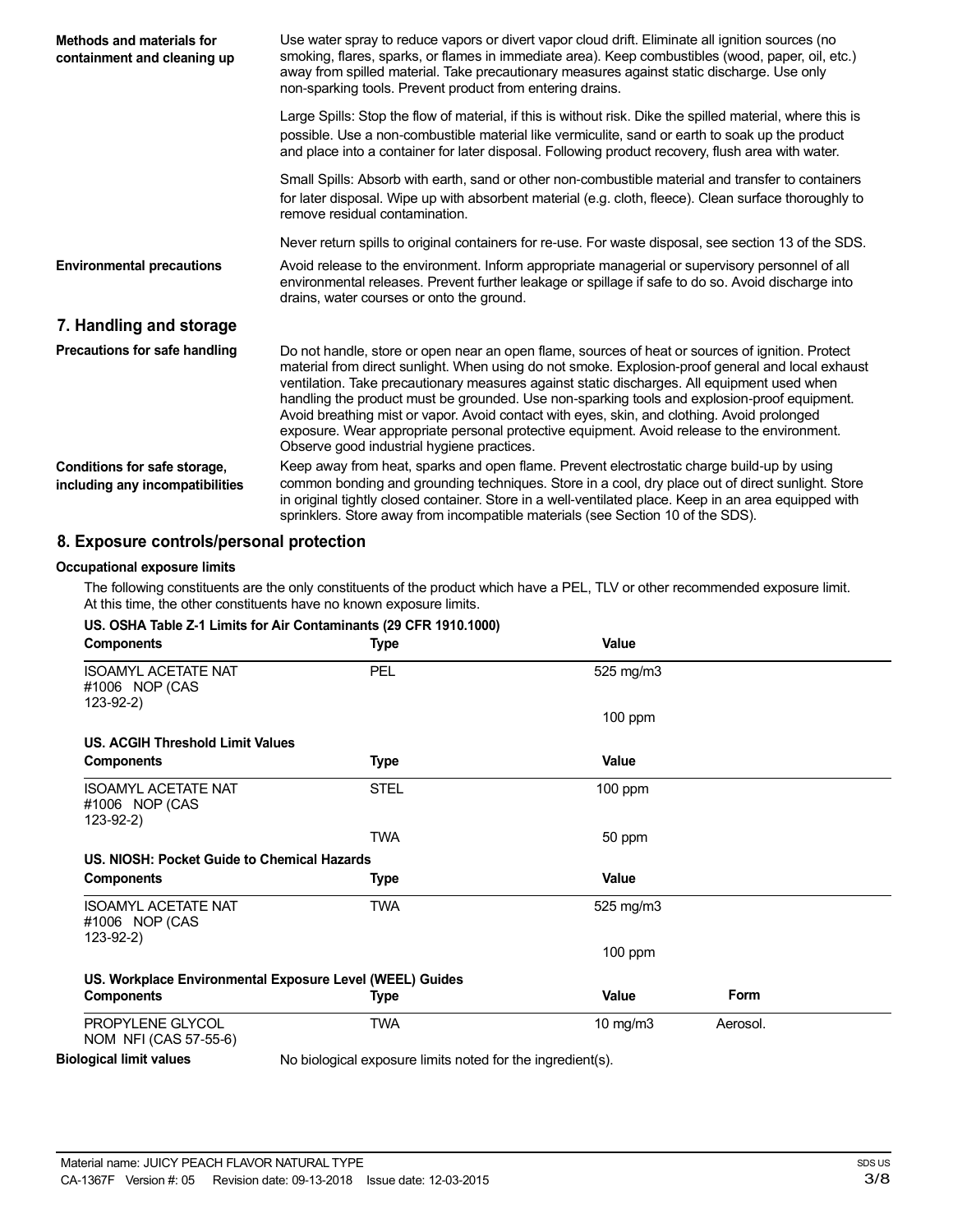| Appropriate engineering<br>controls | Explosion-proof general and local exhaust ventilation. Good general ventilation (typically 10 air<br>changes per hour) should be used. Ventilation rates should be matched to conditions. If<br>applicable, use process enclosures, local exhaust ventilation, or other engineering controls to<br>maintain airborne levels below recommended exposure limits. If exposure limits have not been<br>established, maintain airborne levels to an acceptable level. |
|-------------------------------------|------------------------------------------------------------------------------------------------------------------------------------------------------------------------------------------------------------------------------------------------------------------------------------------------------------------------------------------------------------------------------------------------------------------------------------------------------------------|
|                                     | Individual protection measures, such as personal protective equipment                                                                                                                                                                                                                                                                                                                                                                                            |
| Eye/face protection                 | Face shield is recommended. Wear safety glasses with side shields (or goggles).                                                                                                                                                                                                                                                                                                                                                                                  |
| <b>Skin protection</b>              |                                                                                                                                                                                                                                                                                                                                                                                                                                                                  |
| <b>Hand protection</b>              | Wear appropriate chemical resistant gloves.                                                                                                                                                                                                                                                                                                                                                                                                                      |
| Other                               | Wear appropriate chemical resistant clothing. Use of an impervious apron is recommended.                                                                                                                                                                                                                                                                                                                                                                         |
| <b>Respiratory protection</b>       | If engineering controls do not maintain airborne concentrations below recommended exposure<br>limits (where applicable) or to an acceptable level (in countries where exposure limits have not<br>been established), an approved respirator must be worn.                                                                                                                                                                                                        |
| <b>Thermal hazards</b>              | Wear appropriate thermal protective clothing, when necessary.                                                                                                                                                                                                                                                                                                                                                                                                    |
| General hygiene<br>considerations   | When using do not smoke. Always observe good personal hygiene measures, such as washing<br>after handling the material and before eating, drinking, and/or smoking. Routinely wash work<br>clothing and protective equipment to remove contaminants. Contaminated work clothing should not<br>be allowed out of the workplace.                                                                                                                                   |

## **9. Physical and chemical properties**

| Appearance                                        |                                               |
|---------------------------------------------------|-----------------------------------------------|
| <b>Physical state</b>                             | Liquid.                                       |
| Form                                              | Liquid.                                       |
| Color                                             | Not available.                                |
| Odor                                              | Not available.                                |
| Odor threshold                                    | Not available.                                |
| рH                                                | Not available.                                |
| Melting point/freezing point                      | -74.2 $\degree$ F (-59 $\degree$ C) estimated |
| Initial boiling point and boiling<br>range        | 370.76 °F (188.2 °C) estimated                |
| <b>Flash point</b>                                | 123.4 °F (50.8 °C) Closed Cup                 |
| <b>Evaporation rate</b>                           | Not available.                                |
| Flammability (solid, gas)                         | Not applicable.                               |
| Upper/lower flammability or explosive limits      |                                               |
| <b>Flammability limit - lower</b><br>(%)          | Not available.                                |
| <b>Flammability limit - upper</b><br>(%)          | Not available.                                |
| Explosive limit - lower (%)                       | Not available.                                |
| Explosive limit - upper (%)                       | Not available.                                |
| Vapor pressure                                    | 0.17 hPa estimated                            |
| <b>Vapor density</b>                              | Not available.                                |
| <b>Relative density</b>                           | Not available.                                |
| Solubility(ies)                                   |                                               |
| Solubility (water)                                | Not available.                                |
| <b>Partition coefficient</b><br>(n-octanol/water) | Not available.                                |
| <b>Auto-ignition temperature</b>                  | 700 °F (371.11 °C) estimated                  |
| <b>Decomposition temperature</b>                  | Not available.                                |
| <b>Viscosity</b>                                  | Not available.                                |
| <b>Other information</b>                          |                                               |
| <b>Explosive properties</b>                       | Not explosive.                                |
| <b>Flammability class</b>                         | Combustible II estimated                      |
| <b>Oxidizing properties</b>                       | Not oxidizina.                                |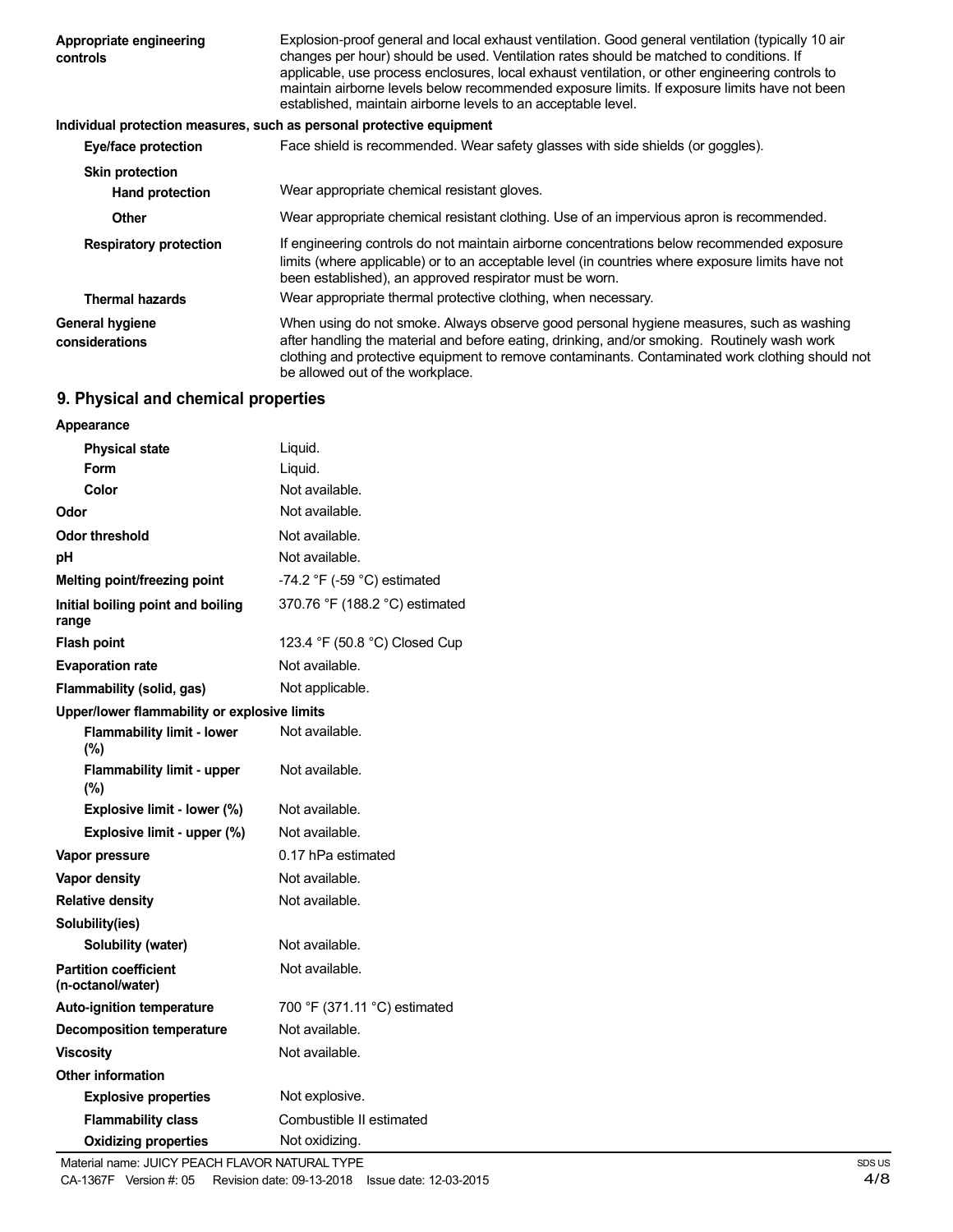| <b>Refractive index</b> | 1.4145 - 1.4445 |
|-------------------------|-----------------|
| <b>Specific gravity</b> | $1 - 1.03$      |

## **10. Stability and reactivity**

| <b>Reactivity</b>                          | The product is stable and non-reactive under normal conditions of use, storage and transport.                                                     |
|--------------------------------------------|---------------------------------------------------------------------------------------------------------------------------------------------------|
| <b>Chemical stability</b>                  | Material is stable under normal conditions.                                                                                                       |
| Possibility of hazardous<br>reactions      | Hazardous polymerization does not occur.                                                                                                          |
| <b>Conditions to avoid</b>                 | Avoid heat, sparks, open flames and other ignition sources. Avoid temperatures exceeding the<br>flash point. Contact with incompatible materials. |
| Incompatible materials                     | Strong oxidizing agents.                                                                                                                          |
| <b>Hazardous decomposition</b><br>products | No hazardous decomposition products are known.                                                                                                    |

## **11. Toxicological information**

#### **Information on likely routes of exposure**

| <b>Inhalation</b>                                                                  | Prolonged inhalation may be harmful.                     |
|------------------------------------------------------------------------------------|----------------------------------------------------------|
| <b>Skin contact</b>                                                                | May cause an allergic skin reaction.                     |
| Eye contact                                                                        | Direct contact with eyes may cause temporary irritation. |
| Ingestion                                                                          | Expected to be a low ingestion hazard.                   |
| Symptoms related to the<br>physical, chemical and<br>toxicological characteristics | May cause an allergic skin reaction. Dermatitis. Rash.   |

## **Information on toxicological effects**

#### **Acute toxicity**

| <b>Components</b>                                     | <b>Species</b>                                                                                                                | <b>Test Results</b>                                                                      |
|-------------------------------------------------------|-------------------------------------------------------------------------------------------------------------------------------|------------------------------------------------------------------------------------------|
| <b>GERANIOL, NAT</b><br>Acute<br>Oral                 | NOP (CAS 106-24-1)<br>#1010                                                                                                   |                                                                                          |
| LD50                                                  | Rat                                                                                                                           | 3600 mg/kg                                                                               |
|                                                       | * Estimates for product may be based on additional component data not shown.                                                  |                                                                                          |
| Skin corrosion/irritation                             | Prolonged skin contact may cause temporary irritation.                                                                        |                                                                                          |
| Serious eye damage/eye<br><i>irritation</i>           | Direct contact with eyes may cause temporary irritation.                                                                      |                                                                                          |
| Respiratory or skin sensitization                     |                                                                                                                               |                                                                                          |
| <b>Respiratory sensitization</b>                      | Not a respiratory sensitizer.                                                                                                 |                                                                                          |
| <b>Skin sensitization</b>                             | May cause an allergic skin reaction.                                                                                          |                                                                                          |
| Germ cell mutagenicity                                | mutagenic or genotoxic.                                                                                                       | No data available to indicate product or any components present at greater than 0.1% are |
| Carcinogenicity                                       | Not classifiable as to carcinogenicity to humans.                                                                             |                                                                                          |
|                                                       | IARC Monographs. Overall Evaluation of Carcinogenicity                                                                        |                                                                                          |
| Not listed.<br>Not regulated.<br>Not listed.          | OSHA Specifically Regulated Substances (29 CFR 1910.1001-1050)<br>US. National Toxicology Program (NTP) Report on Carcinogens |                                                                                          |
| <b>Reproductive toxicity</b>                          |                                                                                                                               | This product is not expected to cause reproductive or developmental effects.             |
| Specific target organ toxicity -<br>single exposure   | Not classified.                                                                                                               |                                                                                          |
| Specific target organ toxicity -<br>repeated exposure | Not classified.                                                                                                               |                                                                                          |
| <b>Aspiration hazard</b>                              | Not an aspiration hazard.                                                                                                     |                                                                                          |
| <b>Chronic effects</b>                                | Prolonged inhalation may be harmful.                                                                                          |                                                                                          |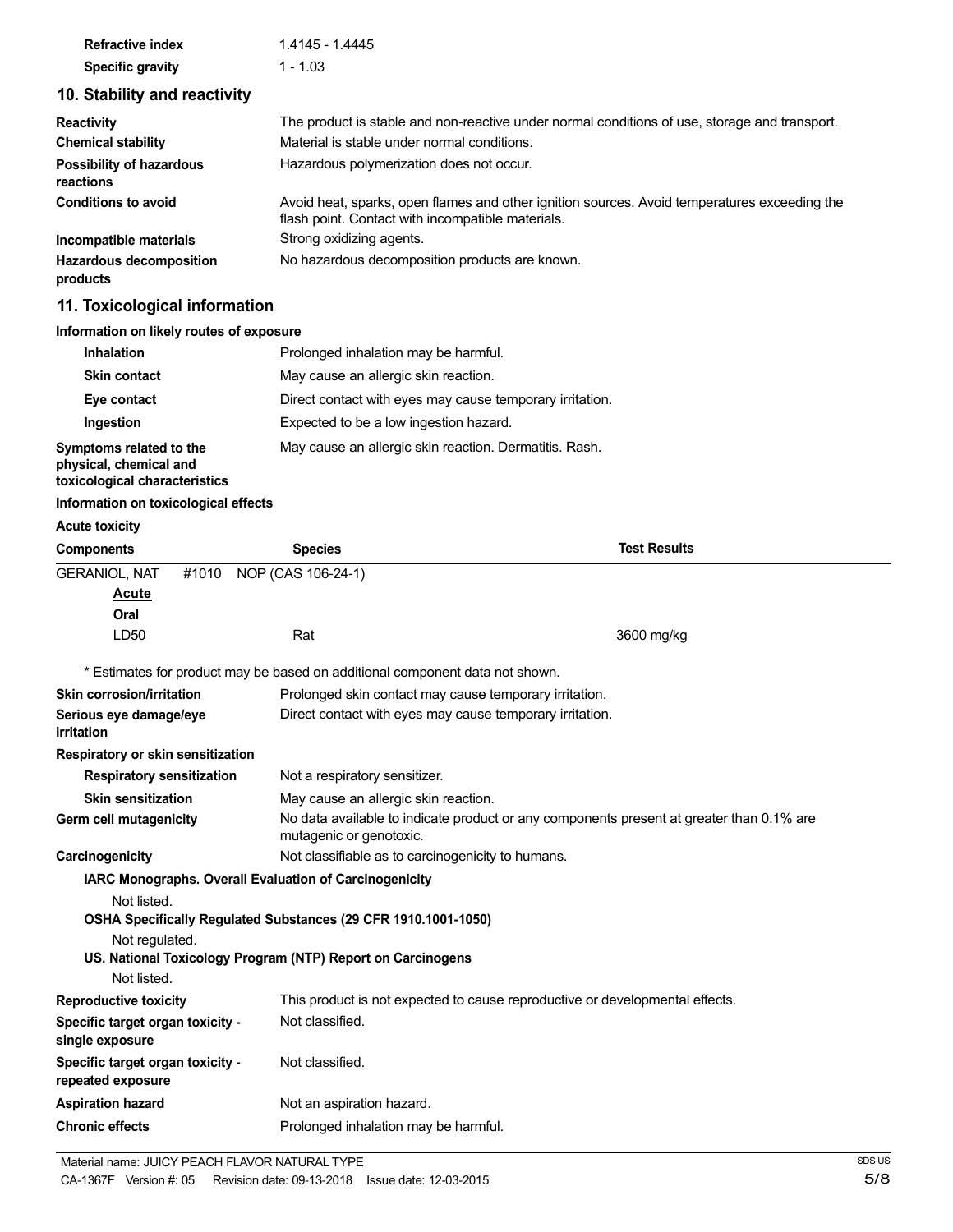## **12. Ecological information**

**Ecotoxicity Harmful to aquatic life.** 

## **Persistence and degradability**

#### **Bioaccumulative potential**

| Partition coefficient n-octanol / water (log Kow) |                     |         |
|---------------------------------------------------|---------------------|---------|
| ETHYL BUTYRATE. NAT                               | #1037<br><b>NOP</b> | 1 73    |
| PROPYLENE GLYCOL                                  | NOM NFI             | $-0.92$ |
| Mobility in soil                                  | No data available.  |         |

**Other adverse effects** No other adverse environmental effects (e.g. ozone depletion, photochemical ozone creation potential, endocrine disruption, global warming potential) are expected from this component.

## **13. Disposal considerations**

| <b>Disposal instructions</b>             | Collect and reclaim or dispose in sealed containers at licensed waste disposal site. Do not allow<br>this material to drain into sewers/water supplies. Do not contaminate ponds, waterways or ditches<br>with chemical or used container. Dispose of contents/container in accordance with<br>local/regional/national/international regulations. |
|------------------------------------------|---------------------------------------------------------------------------------------------------------------------------------------------------------------------------------------------------------------------------------------------------------------------------------------------------------------------------------------------------|
| Local disposal regulations               | Dispose in accordance with all applicable regulations.                                                                                                                                                                                                                                                                                            |
| Hazardous waste code                     | The waste code should be assigned in discussion between the user, the producer and the waste<br>disposal company.                                                                                                                                                                                                                                 |
| Waste from residues / unused<br>products | Dispose of in accordance with local regulations. Empty containers or liners may retain some<br>product residues. This material and its container must be disposed of in a safe manner (see:<br>Disposal instructions).                                                                                                                            |
| Contaminated packaging                   | Since emptied containers may retain product residue, follow label warnings even after container is<br>emptied. Empty containers should be taken to an approved waste handling site for recycling or<br>disposal.                                                                                                                                  |

## **14. Transport information**

| <b>DOT</b>                                               |                                                                         |
|----------------------------------------------------------|-------------------------------------------------------------------------|
| <b>UN number</b>                                         | <b>UN1197</b>                                                           |
| UN proper shipping name                                  | Extracts, flavoring, liquid                                             |
| Transport hazard class(es)                               |                                                                         |
| <b>Class</b>                                             | 3                                                                       |
| <b>Subsidiary risk</b>                                   |                                                                         |
| Label(s)                                                 | 3                                                                       |
| Packing group                                            | III                                                                     |
| Special precautions for user                             | Read safety instructions, SDS and emergency procedures before handling. |
| <b>Special provisions</b>                                | B1, IB3, T2, TP1                                                        |
| <b>Packaging exceptions</b>                              | 150                                                                     |
| Packaging non bulk                                       | 203                                                                     |
| Packaging bulk                                           | 242                                                                     |
| <b>IATA</b>                                              |                                                                         |
| <b>UN number</b>                                         | <b>UN1197</b>                                                           |
| UN proper shipping name                                  | Extracts, flavouring, liquid                                            |
| Transport hazard class(es)                               |                                                                         |
| <b>Class</b>                                             | 3                                                                       |
| <b>Subsidiary risk</b>                                   |                                                                         |
| Packing group                                            | Ш                                                                       |
| <b>Environmental hazards</b>                             | No.                                                                     |
| <b>ERG Code</b>                                          | 3L                                                                      |
| Special precautions for user<br><b>Other information</b> | Read safety instructions, SDS and emergency procedures before handling. |
| Passenger and cargo<br>aircraft                          | Allowed with restrictions.                                              |
| Cargo aircraft only                                      | Allowed with restrictions.                                              |
| <b>IMDG</b>                                              |                                                                         |
| <b>UN number</b>                                         | <b>UN1197</b>                                                           |
| UN proper shipping name                                  | EXTRACTS, FLAVOURING, LIQUID                                            |
| Transport hazard class(es)                               |                                                                         |
| <b>Class</b>                                             | 3                                                                       |
| <b>Subsidiary risk</b>                                   | $\overline{\phantom{a}}$                                                |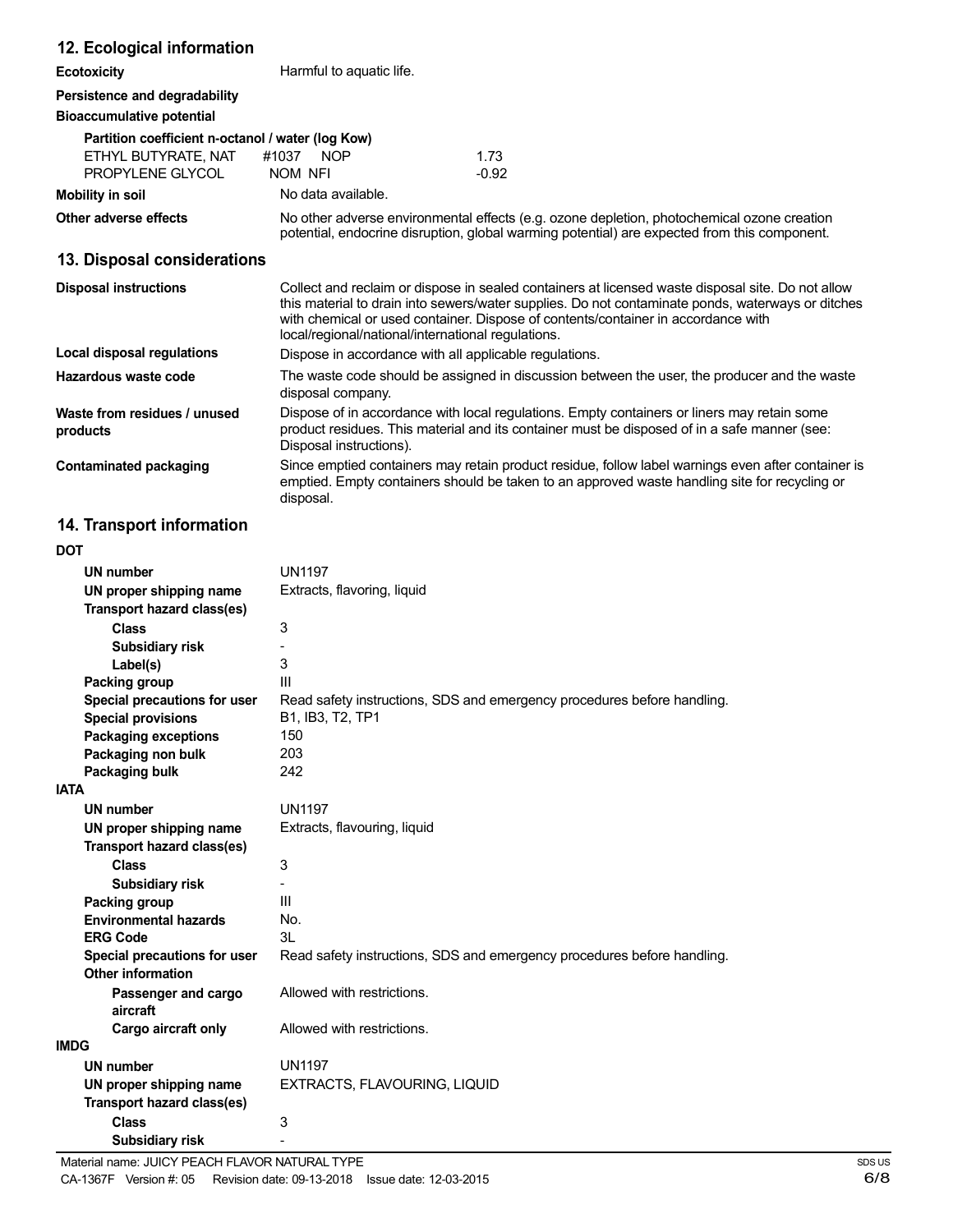

III

No. F-E, S-D Read safety instructions, SDS and emergency procedures before handling. Not established.

# Not regulated. Not regulated. Not regulated. **Hazard categories** Immediate Hazard - Yes Not listed. **chemical SARA 313 (TRI reporting)** Not regulated. **Other federal regulations**

**US federal regulations** This product is a "Hazardous Chemical" as defined by the OSHA Hazard Communication Standard, 29 CFR 1910.1200.

**TSCA Section 12(b) Export Notification (40 CFR 707, Subpt. D)**

**CERCLA Hazardous Substance List (40 CFR 302.4)**

ISOAMYL ACETATE NAT #1006 NOP (CAS 123-92-2) Listed.

**SARA 304 Emergency release notification**

**OSHA Specifically Regulated Substances (29 CFR 1910.1001-1050)**

**Superfund Amendments and Reauthorization Act of 1986 (SARA)**

Delayed Hazard - No Fire Hazard - Yes Pressure Hazard - No Reactivity Hazard - No

#### **SARA 302 Extremely hazardous substance**

**SARA 311/312 Hazardous** No

**Clean Air Act (CAA) Section 112 Hazardous Air Pollutants (HAPs) List** Not regulated.